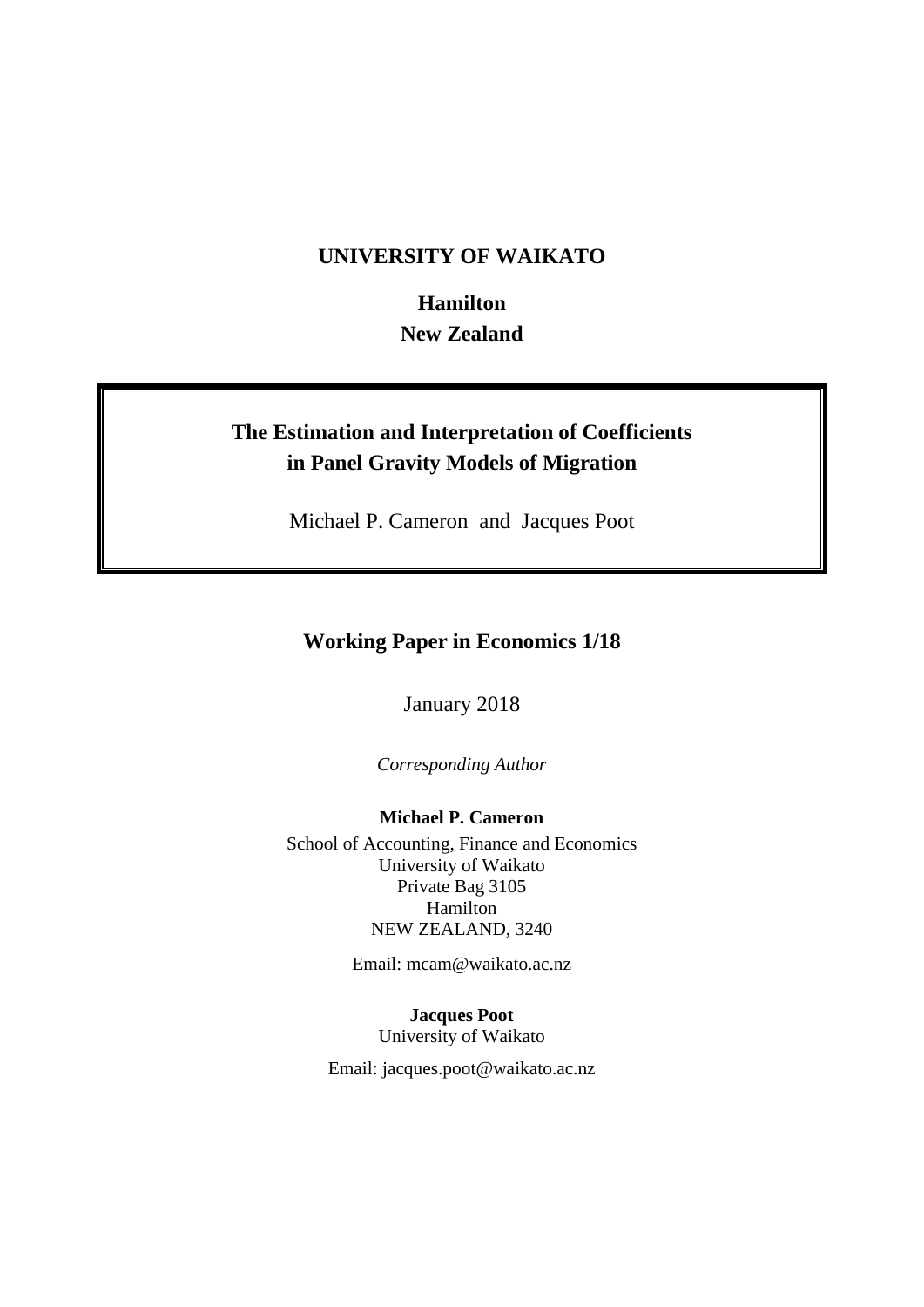### **Abstract**

We demonstrate that the conventional OLS and fixed effects estimators of gravity models of migration are biased, and that the interpretation of coefficients in the fixed effects model is typically incorrect. We present a new best linear unbiased estimator for gravity models of migration.

#### **Keywords**

gross migration flows gravity model New Zealand

**JEL Classification**

O15; R23

#### **Acknowledgements**

This research was funded by the Ministry of Business, Innovation and Employment (Grant numbers UOWX1404 and MAUX1206) and by the Royal Society of New Zealand Marsden Fund (Grant number UOW1302). The authors are grateful to Sialupapu Siameja and Tobias Dean for excellent research assistance. The usual disclaimer applies.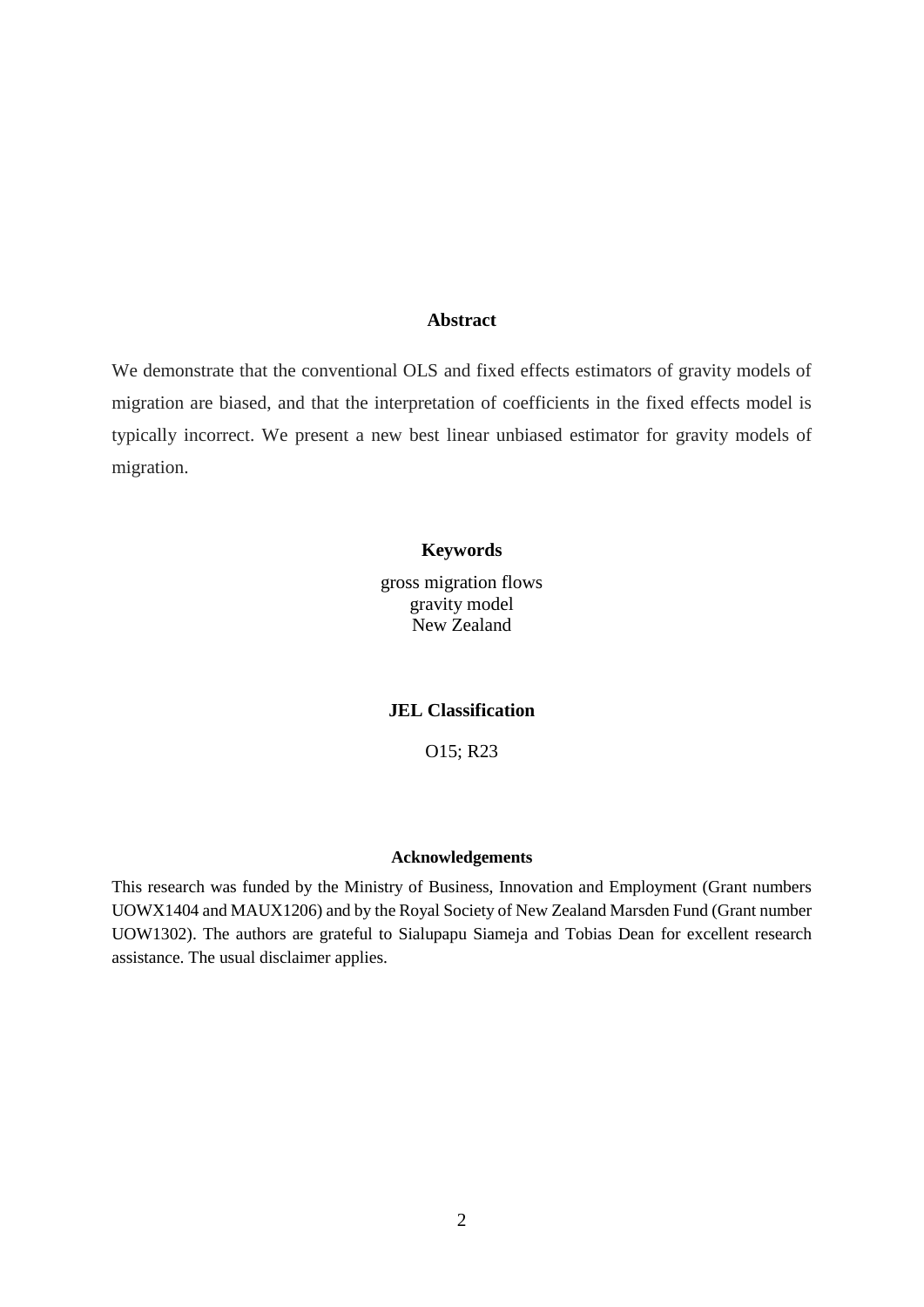#### **1. INTRODUCTION**

Greater availability of temporal gross flow data in many types of spatial interaction (trade, migration, tourism, etc.) in recent years has led to fixed effects (FE) panel models becoming the standard approach for the estimation of gravity models, following Anderson and van Wincoop (2003). This preference for FE models can be attributed to the estimated coefficients in a FE model being consistent and estimable without recourse to the inclusion of multilateral resistance terms (Anderson and van Wincoop, 2003). Moreover, when compared with ordinary least squares (OLS), FE models eliminate bias arising from standard error clustering when some variables apply only to the origin or the destination, and not both (Feenstra, 2004). Peeters (2012) has critiqued the OLS and standard FE estimators for their dissimilarity in coefficient point estimates, but despite this critique and those of others (e.g., Etzo, 2011), FE gravity models continue to be widely used (Lewer and Van den Berg, 2008; Aldashev and Dietz, 2012).

In this paper, we first demonstrate that both the conventional OLS estimator of the gravity model and the conventional FE estimator are biased estimators of a spatial interaction data generating process (DGP) with origin and destination time invariant effects. We then show that comparisons of the population size coefficients between OLS and panel FE gravity models are not straightforward. We demonstrate that there should be no expectation that the signs and magnitudes of the coefficients on these models be similar. We then introduce a best linear unbiased estimator for the FE DGP that can be used in gravity model specifications. We illustrate the issue of gravity model estimation with the example of five-yearly internal migration flows between regions of New Zealand over the period 1991-2013.

#### **2. MODEL SPECIFICATIONS**

Although the gravity model can be augmented to include factors that differ between different regions and over time (Lewer and Van den Berg, 2008), we assume a specification that is expressed in log-linear form and supplemented with origin and destination fixed effects:

$$
\ln M_{ij,t} = \beta_1 \ln P_{i,t} + \beta_2 \ln P_{j,t} + \beta_3 \ln D_{ij,t} + \gamma_i + \varphi_j + \varepsilon_{ij,t}; i \neq j
$$
\n(1)

where  $M_{ij,t}$  is the instantaneous flow or force of gross migration from area *i* (the origin) to area *j* (the destination) at time *t*,  $i, j = 1, 2, \ldots R$ ,  $P_{i,t}$  and  $P_{j,t}$  the corresponding population stocks in areas *i* and *j* respectively,  $D_{ij,t}$  is the distance between *i* and *j*, and  $\gamma_i$  and  $\varphi_j$  are time-invariant origin and destination-specific fixed effects. The  $\beta_k$  ( $k=1,2,3$ ) and origin and destination fixed effects are to be estimated, and  $\varepsilon_{i,j,t}$  is a white noise error term. If data were available on instantaneous flows of migration, the Best Linear Unbiased Estimator (BLUE) of Equation (1) is OLS with 2*R*-1 binary dummy variables representing the origin and destination fixed effects. However, considering explicitly the discrete time interval over which migration is measured, Equation (1) becomes: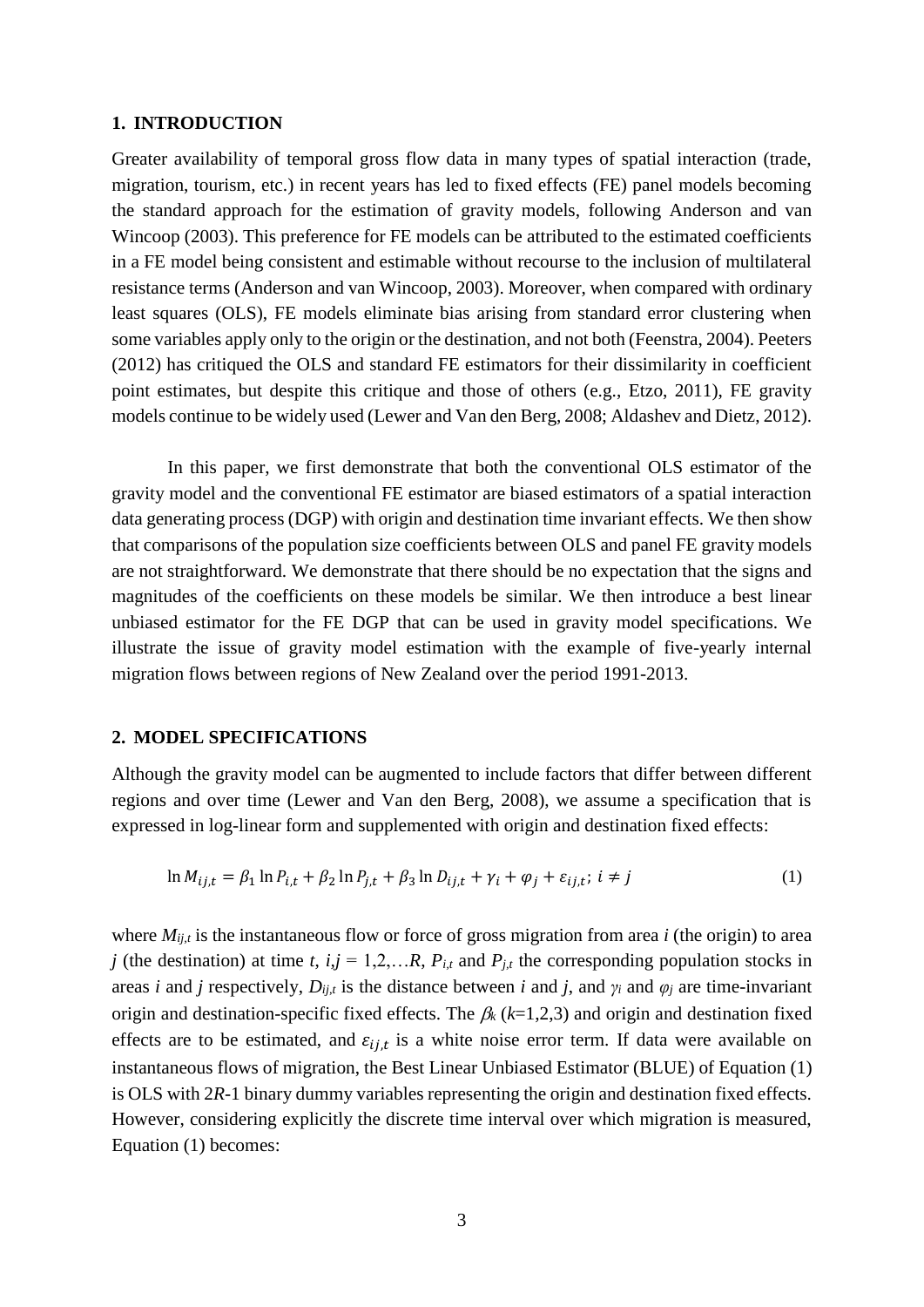$$
\ln M_{ij,t\to(t+1)} = \beta_1 \ln P_{i,t\to(t+1)} + \beta_2 \ln P_{j,t\to(t+1)} + \beta_3 \ln D_{ij,t\to(t+1)} + \gamma_i + \varphi_j + \varepsilon_{ij,t\to(t+1)}; i \neq j
$$
\n(2)

Hence, Equation (1) is the cross-sectional limit case, i.e.  $t\rightarrow 0$ , of Equation (2). Now assume, realistically, that the populations of areas *i* and *j* are growing at time-varying growth rates. Additionally, we assume that  $D_{ij,t\to(t+1)}$  is time-invariant  $(D_{ij})$ . A major source of bias now arises from estimating regression Equation (2) with cross-sectional or pooled *(t=*1,2*,…,T)*  migration flow data  $M_{ij,t\to(t+1)}$ , in which each migration flow matrix corresponds to a relatively long period, while the populations  $P_{it}$  and  $P_{jt}$  are measured at the start of the period. Because the size of the origin and destination populations change over the course of the period, the estimated coefficients of Equation (2) are biased estimates of Equation (1). The degree of bias will be relatively small for annual time-steps, but larger for longer time-steps that are common in the migration literature. To reduce this bias, it is convenient to substitute the geometric average of the population over the time period, that is:

$$
P_{k,t\to(t+1)} = \sqrt{P_{k,t}P_{k,(t+1)}}; k \in \{i,j\}
$$
\n(3)

Now, let  $g_{k,t\to(t+1)}$  refer to the time-varying growth rate of population *k*. Then:

$$
P_{k,(t+1)} = P_{k,t}(1 + g_{k,t \to (t+1)}); k \in \{i,j\}
$$
\n<sup>(4)</sup>

Substituting (4) into (3) and then (3) into (2) and using that for small *x*, ln (1+*x*)  $\approx$  *x*, leads to:

$$
\ln M_{ij,t\to(t+1)} = \beta_1 \ln P_{i,t} + \beta_2 \ln P_{j,t} + \beta_3 \ln D_{ij} + \gamma_i + \frac{1}{2} \beta_1 g_{i,t\to(t+1)} + \varphi_j + \frac{1}{2} \beta_1 g_{j,t\to(t+1)} + \varepsilon_{ij,t\to(t+1)}; i \neq j
$$
\n(5)

We can now compare this with two common estimators of the gravity model. The first is the OLS estimator, which assumes the specification:

$$
\ln M_{ij,t\to(t+1)} = \beta_1^* \ln P_{i,t} + \beta_2^* \ln P_{j,t} + \beta_3^* \ln D_{ij} + \varepsilon_{ij,t\to(t+1)}^* \tag{6}
$$

and the second is the FE estimator which assumes the specification:

$$
\ln M_{ij,t\to(t+1)} = \beta'_1 \ln P_{i,t} + \beta'_2 \ln P_{j,t} + \beta'_3 \ln D_{ij} + \gamma'_i + \varphi'_j + \varepsilon'_{ij,t\to(t+1)}
$$
(7)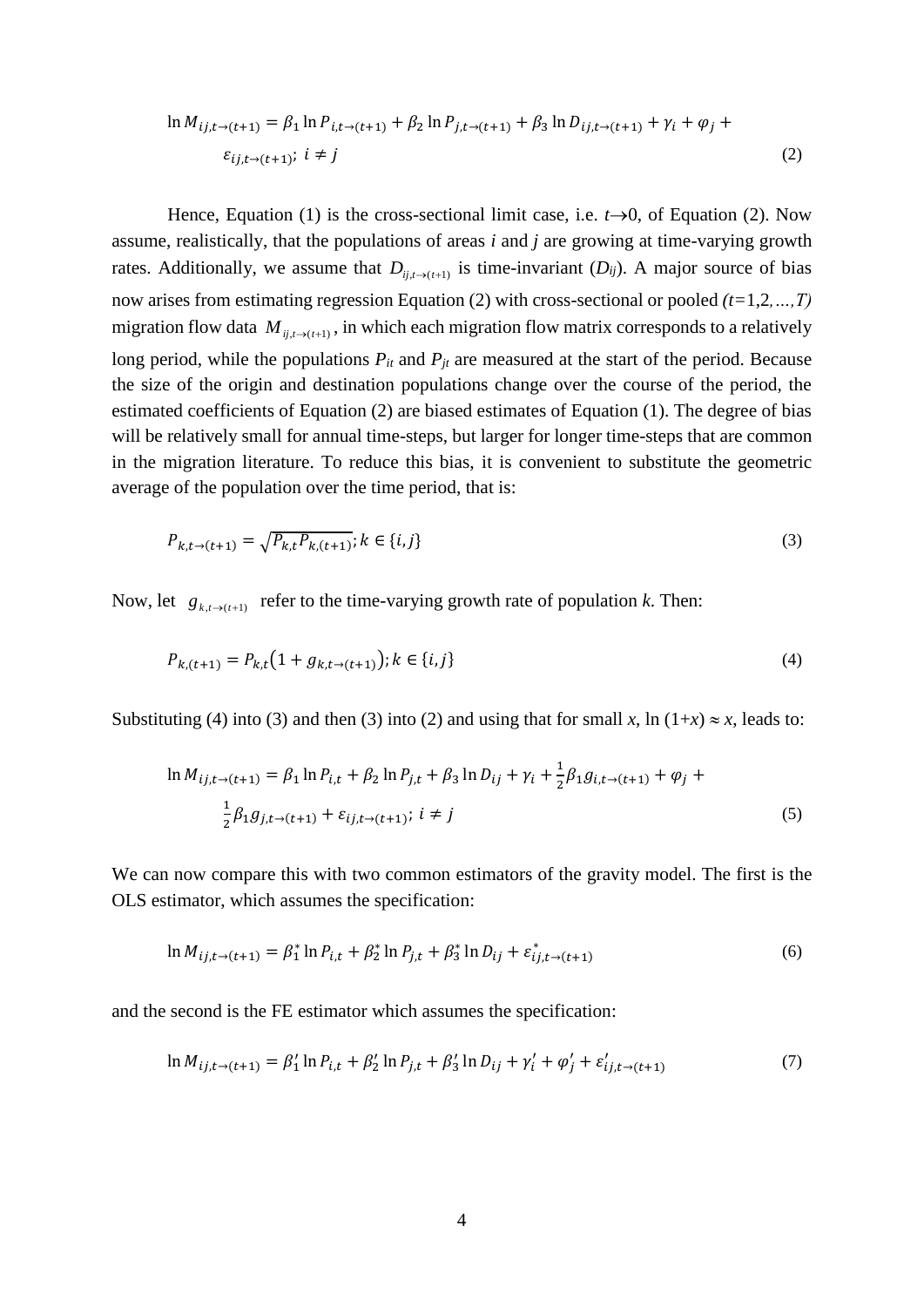It is clear that both estimators are biased estimators of the parameters of the "true" DGP described by Equation (5). In fact, given that  $\varepsilon_{ij,t\to(t+1)}$ , the geometric average of  $\varepsilon_{ij,t}$  and  $\varepsilon_{ij,t+1}$ is also a white noise error term (in the assumed absence of temporal autocorrelation), it is straightforward to directly estimate Equation (5) by restricted least squares (RLS). This simply requires the assumption that the time-varying population growth rates are exogenous. This assumption is plausible because there is no correlation between gross migration *levels* and net migration or population growth *rates*, even though gross inward (outward) migration is positively (negatively) correlated with net migration, see Vias (2001). Given the assumption of white noise errors, the RLS estimator is BLUE (Greene, 2017).

The (log) population at any point in time is a function of the initial population and the population growth rate:

$$
\ln P_{k,t} = \ln P_{k,0} + \sum_{\tau=0}^{(t-1)} \ln \left( 1 + g_{k,\tau \to (\tau+1)} \right); k \in \{i,j\}
$$
\n(8)

Substituting (8) into (5) gives:

$$
\ln M_{ij,t\to(t+1)} = \beta_1 \ln P_{i,0} + \beta_2 \ln P_{j,0} + \beta_3 \ln D_{ij} + \gamma_i + \beta_1 \left[ \sum_{\tau=0}^{(t-1)} g_{i,\tau \to (\tau+1)} + \frac{1}{2} g_{i,t\to(t+1)} \right] + \varphi_j + \beta_2 \left[ \sum_{\tau=0}^{(t-1)} g_{j,t\to(t+1)} + \frac{1}{2} g_{j,t\to(t+1)} \right] + \varepsilon_{ij,t\to(t+1)}; i \neq j
$$
\n(9)

Since  $P_{i,0}$  and  $P_{j,0}$  in Equation (9) are fixed and time-invariant, they form part of the fixed effects in the FE regression. Therefore the coefficients  $\beta_1$  and  $\beta_2$  in Equation (9) should be interpreted as relating to the effect of the population growth rates *g<sup>i</sup>* and *gj*. Because the choice of the base year is arbitrary, this shows that the effect of population scale in Equation (7) is also subsumed in the fixed effect and the estimated coefficients  $\beta'_1$  and  $\beta'_2$  reflect the impact of the population growth rates. This is in contrast with the OLS model of Equation (6) where the corresponding coefficients relate to the effect of population levels. This highlights that the coefficients in the OLS model are *not* directly comparable to the coefficients from a FE model.

In the simple OLS specification of the gravity model [Equation (6)], the expected sign on the coefficients  $\beta_l$  and  $\beta_2$  is positive. However, in the FE specification in Equation (7), there is no *a priori* reason to believe that the estimates of coefficients  $\beta'_1$  and  $\beta'_2$  should both be positive. For a given propensity to migrate (e.g. linked to the age structure of the population), faster population growth will imply higher outward migration levels, i.e. a positive estimate of  $\beta'_1$ . This is mostly a demographic effect. On the other hand, faster population growth may not necessarily imply relatively higher inward migration levels. The outcome would depend on a range of economic factors such as job growth, resource constraints and the corresponding prices (particularly of housing), and on the source of the population growth (natural increase, international migration, etc.). Consequently, the estimate of  $\beta'_2$  is not necessarily positive.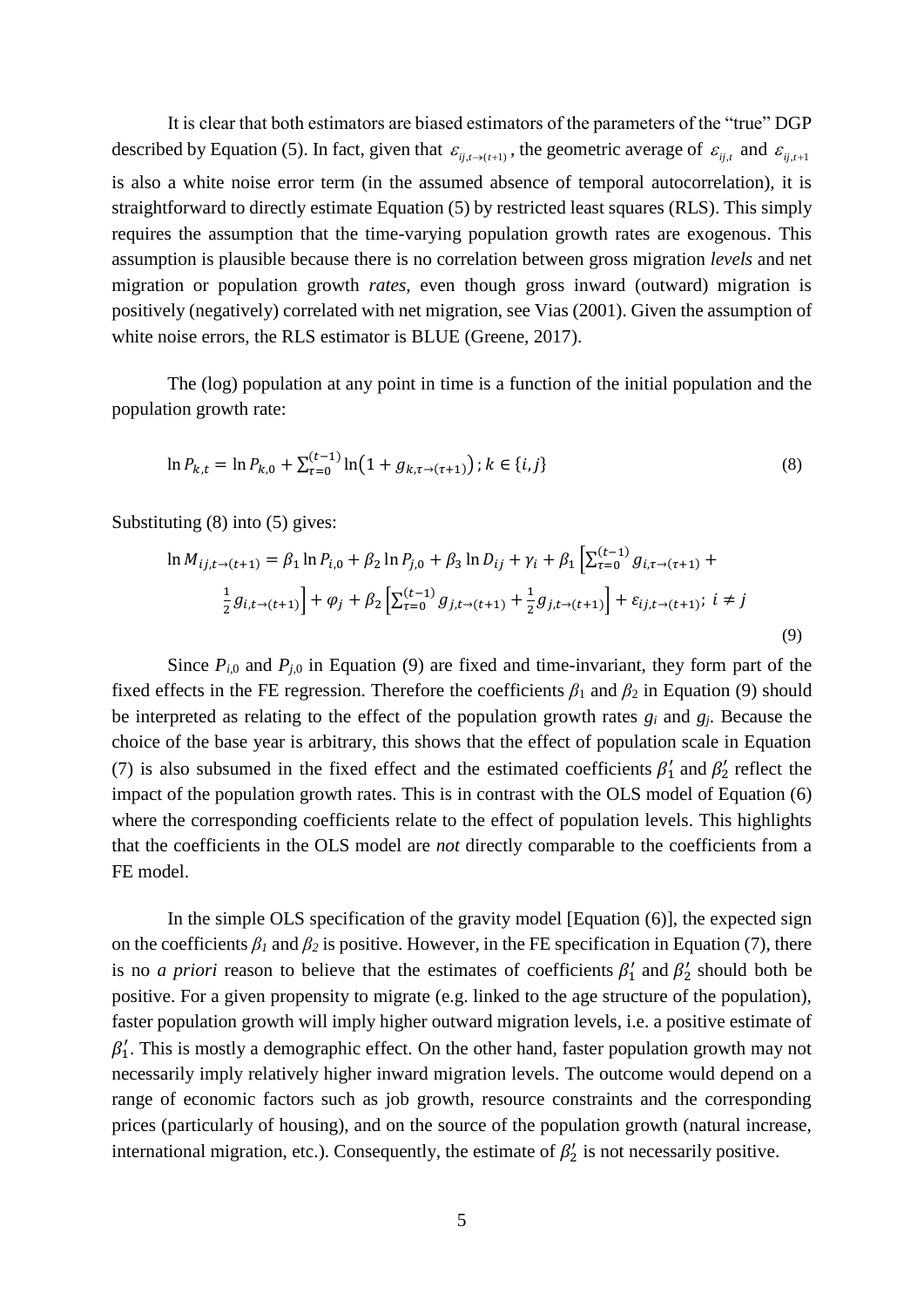#### **3. RESULTS**

We test our interpretations using data from migration flows between the sixteen regions of New Zealand. Inter-regional migration data were obtained from the Census of Population and Dwellings (1996, 2001, 2006 and 2013), based on self-reported region of residence five years previously. Responses that were unidentifiable or not elsewhere classified were distributed proportional to valid responses (including non-movers), while the few zero-count flows were increased by one. This provides 960 observations of the dependent variable. Population numbers were taken from the Estimated Usually Resident Population at 30 June in each year. Distances between each region were population-weighted straight line distances (based on the 2013 population distribution). Additional dummy variable controls were included for contiguity of regions, and for flows between the two main islands of New Zealand. We implement BLUE, OLS, and FE regressions, equivalent to Equations (5), (6), and (7) respectively, as well as FE re-specified in growth rates as in Equation (9).

Table 1 presents the results of our regression models, excluding control variables and fixed effects. Column (1) contains the results for the OLS specification, equivalent to Equation (6), Column (2) is the FE specification of Equation (7), Column (3) corresponds to the growth rates specification of Equation (9), and Column (4) is the BLUE estimator (given the assumed DGP) of Equation (5).

| Tuble 1. Regi ession Results |                        |                        |                             |                                   |
|------------------------------|------------------------|------------------------|-----------------------------|-----------------------------------|
| Model                        | (1)<br><b>OLS</b>      | (2)<br><b>FE</b>       | (3)<br>FE<br>(Growth Rates) | (4)<br><b>BLUE</b><br>(RLS)       |
| $lnP_i$                      | 0.818<br>(0.016)       | $0.974***$<br>(0.206)  |                             | $0.666$ <sup>***</sup><br>(0.141) |
| $lnP_i$                      | $0.803***$<br>(0.016)  | $-0.782***$<br>(0.214) |                             | $-0.531***$<br>(0.147)            |
| $g_i$                        |                        |                        | $1.051***$<br>(0.228)       |                                   |
| $g_j$                        |                        |                        | $-0.824***$<br>(0.228)      |                                   |
| $lnD_{ij}$                   | $-0.503***$<br>(0.035) | $-0.782***$<br>(0.038) | $-0.782***$<br>(0.033)      | $-0.782***$<br>(0.038)            |
| Adj. $R^2$                   | 0.888                  | 0.948                  | 0.948                       |                                   |

**Table 1: Regression Results**

*Note:* Robust standard errors in parentheses;  $n=960$ ; \*\*\*  $p<0.01$ ; \*\*  $p<0.05$ ;  $p<0.1$ .

All coefficients in Table 1 are highly statistically significant. Comparing the coefficients between the OLS (1) and FE (2) models highlights one substantial difference – the coefficient on the destination population is positive and statistically significant in the OLS specification, but negative and statistically significant in the FE specification. This change in coefficients could be construed as demonstrating a lack of robustness in the estimates. However, based on the exposition of our specification earlier, it is clear that the coefficients on population